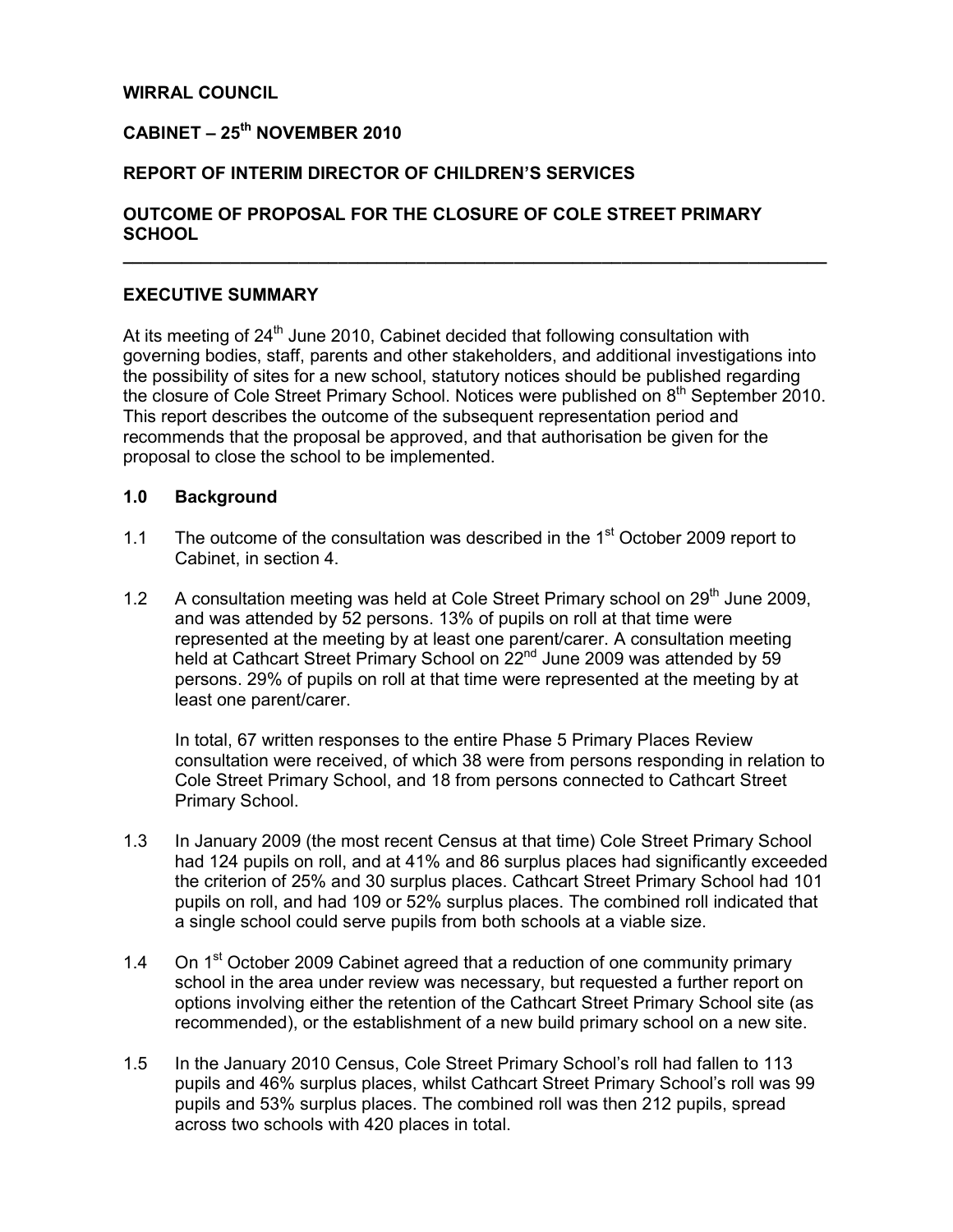1.6 The outcome of the site appraisal was reported to Cabinet on  $24<sup>th</sup>$  June 2010. The option to build in Birkenhead Park was demonstrated to be highly unlikely to receive approval from English Heritage. Of the two existing school sites, the Cathcart Street site was recommended for retention as a school. Cabinet determined that proposals should be published in respect of the closure of Cole Street Primary School with effect from 31<sup>st</sup> August 2011.

# **2.0 Proposal Publication**

- 2.1 On  $8<sup>th</sup>$  September 2010, proposal notices for the closure of Cole Street Primary School were widely published, including the local press (Wirral Globe), and entrances to the school, Cathcart Street Primary School and Christ Church (CE) Controlled Primary School (Birkenhead). In addition, the notices were posted at the newsagents on the corner of Bentinck Street and South Claughton Road, Birkenhead. The notices were also published on-line at the Council's consultation website, www.wirral-mbc.gov.uk/PrimaryPlaces/North\_Birkenhead.asp
- 2.2 Under the Education and Inspections Act 2006, in addition to the statutory proposal notice, a more detailed "complete proposal" must be produced. Copies of the notice and complete proposal were provided to the school, the Secretary of State, the Anglican and Catholic Diocesan bodies and all relevant persons and groups named in the guidance. The documentation was also made available on the Council's Primary Places Review website. The notice and complete proposal are attached as Appendix B. The full proposal and all supporting appendices have been provided to members on CD-ROM.
- 2.3 Following the publication of notices, there is a statutory six week representation period during which objections or comments on any proposal can be sent to the Director of Children's Services. This was clearly stated on the notices. Any person can request a copy of the full proposal, however no requests were received.

# **3.0 Outcome of the Representation Period**

3.1 The statutory representation period ended on 20th October 2010. During this time, the Director of Children's Services received 42 written comments and one petition in relation to the proposal. The breakdown of the comments is as follows:

|                        | Total | <b>Directly</b> | <b>Others</b> |
|------------------------|-------|-----------------|---------------|
| <b>Responses</b>       |       | related         |               |
| <b>Cathcart Street</b> |       |                 |               |
| Cole Street            |       |                 |               |
| Other                  |       |                 |               |

 All written responses (letters, e-mails) by respondent category and area Please note: Totals may not match with previous table as some people fit into more than one category, for example parent and governor.

| <b>Category of Respondent</b> | Number | Percentage | <b>No. Previous</b><br>respo<br>ndent |
|-------------------------------|--------|------------|---------------------------------------|
| Parents                       | 13     | 31%        | 10                                    |
| Staff                         | 5      | 12%        | 5                                     |
| Governors                     | 4      | 10%        |                                       |
| Other                         | 22     | 52%        | 6                                     |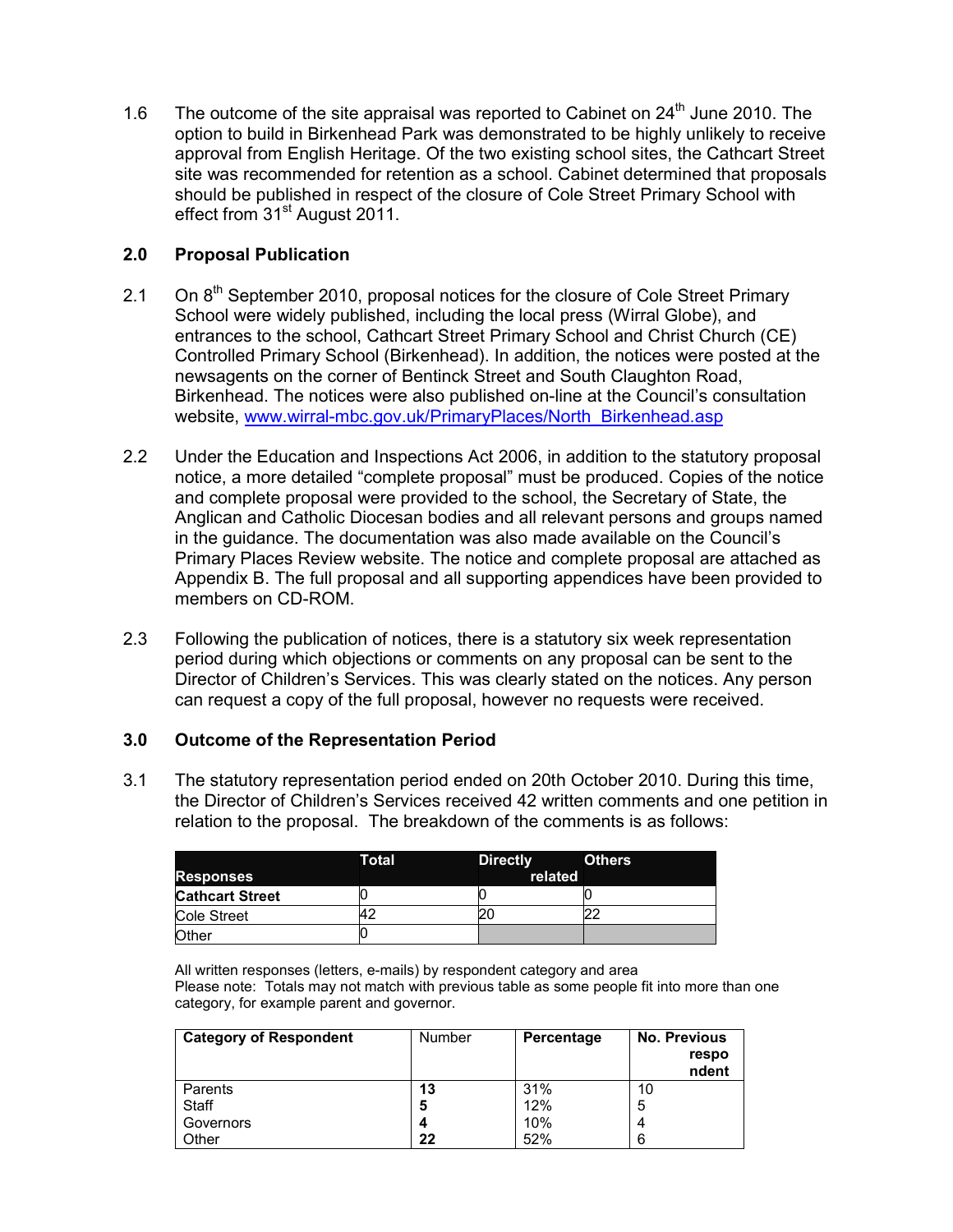Overall, 86% of directly related respondents and 29% of "other" respondents had been previously involved in the formal consultation, as a meeting attendee, a respondent, or a petition signee.

3.2 During the representation period, a petition was received in support of a new school building, containing 120 entries, of which 47 appeared to be duplicates, incomplete or non-existent addresses, out of borough or persons not on the electoral roll. The date on the petition pages varied between  $1<sup>st</sup>$  October 2009 and 24<sup>th</sup> June 2010.

Of the remaining 73 entries, representing 48 households:

| <b>Catchment zone</b>  | Percentage |
|------------------------|------------|
| <b>Cathcart Street</b> |            |
| Cole Street            | 47         |
| <b>Other Wirral</b>    | 30         |

 32% of signees (18 households) were parents/carers of a resident child attending Cole Street Primary School.

 In combination with the written comments, 28% of pupils attending Cole Street Primary School were represented.

3.3 Under paragraph 8 of Schedule 2 to the Education and Inspections Act 2006 (EIA 2006), the decision on the proposal for the closure of Cole Street Primary School rests with the Council's decision making body, which is Council's Cabinet. The DfE Decision Makers Guidance on closure is provided on the members CD.

# **4.0 Comments on the Proposal**

A list summarising the points made is attached as Appendix A.

#### **Commentary on the Points Raised**

#### 4.1 **Building and Site**

 The issues regarding the buildings and sites of the two schools have been dealt with in Section 2 of the  $24<sup>th</sup>$  June report to Cabinet. To clarify some of the specific points made by respondents at this stage:

 Cathcart Street is large enough to accommodate the pupils of both schools without any additional classroom provision.

 Both schools already use the Park for outdoor sports and Cathcart Street is expected to continue to do so.

 Cathcart Street is not "prefabricated". It is a brick-built school constructed in the mid-1960s.

 Cathcart Street is not "run down". Both schools have received investment in recent years, as with most Wirral schools.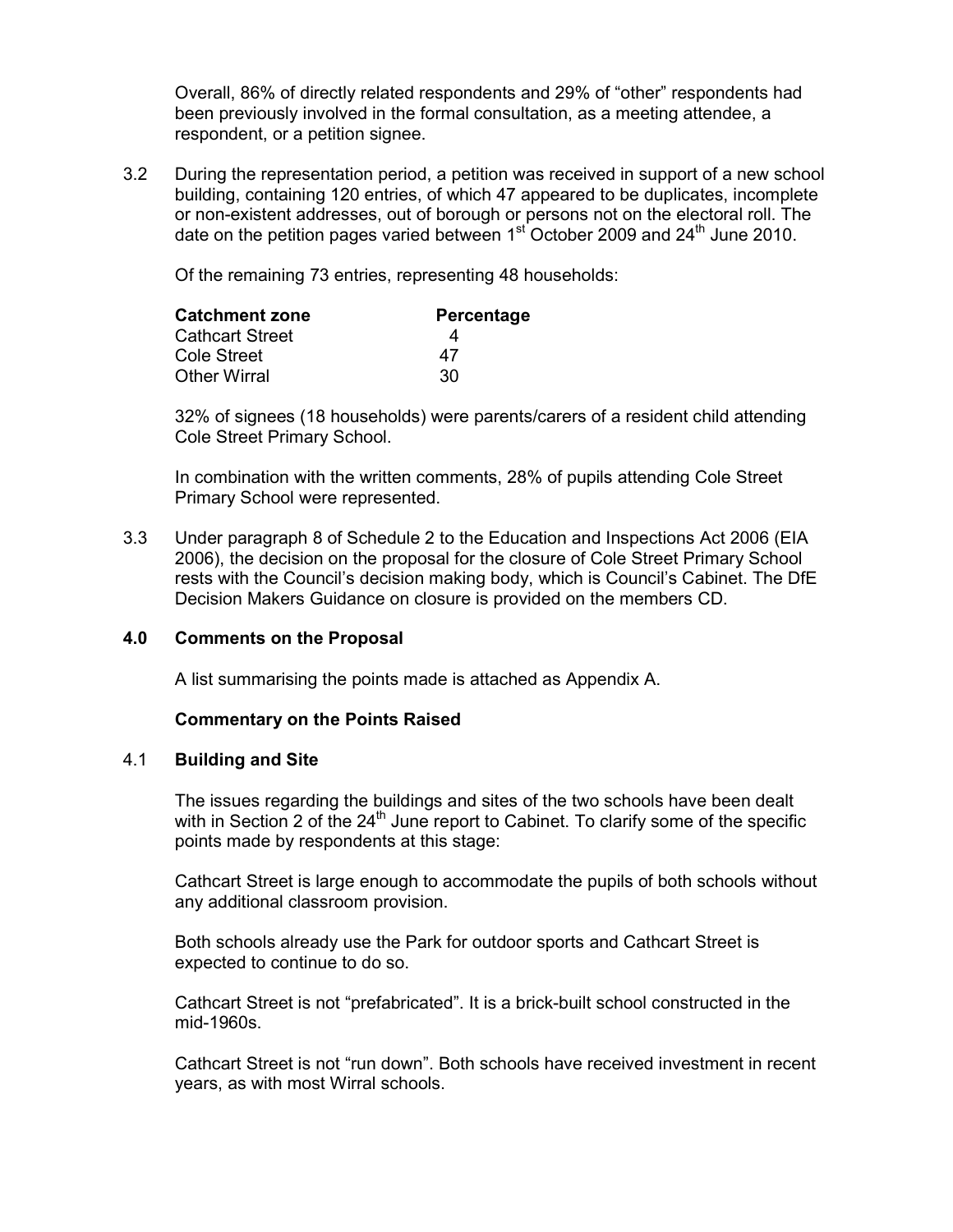Cathcart Street does not have classrooms in porta-cabins. The CATS before and after school club occupies a double mobile, but this is not part of the school.

 The Cathcart Street site is more than twice the size of the Cole Street site and offers far greater scope for expansion, if required in future.

 Regarding vandalism and break-ins, any school can be subject to vandalism regardless of location. Investigation of the Council's records indicate that in the last five years there have been no break-ins at either school, whilst both schools have experienced some broken window incidents due to vandalism or accidents. One respondent said that Cathcart Street was in an "industrial" area, with concerns for pupils' health and safety. An examination of all properties within 150 metres of both schools indicates that three times as many properties close to Cole Street are nonresidential (18.5%) than Cathcart Street (6%).

 Some respondents indicated that they believed the Council was closing Cole Street solely in order to use the building for some other purpose. The decisions on the future of any building no longer required for school purposes are only made after all the educational decisions have been taken. There are no plans or planning applications in relation to the Cole Street site.

|                      | <b>BB</b> 99<br>recommended<br>minimum | <b>Cole Street site</b> | <b>Cathcart Street</b><br>site |
|----------------------|----------------------------------------|-------------------------|--------------------------------|
| <b>Total site</b>    | 9,592<br>(4,592)                       | 2,698                   | 7,391                          |
| <b>Pitches</b>       | (off site)<br>5,000                    | <b>Birkenhead Park</b>  | <b>Birkenhead Park</b>         |
| Hard courts          | 1,020                                  | None                    | 553                            |
| Hard play            | 715                                    | 1,293 (incl rooftop     | 1014                           |
|                      |                                        | playground)             |                                |
| Total hard play area | 1,735                                  | 1,293                   | 1,567                          |
| Soft play            | 1,325                                  | 168                     | 2,246                          |
| Habitat              | 410                                    | 20                      | 481                            |
| Total "green area"   | 1,735                                  | 188                     | 2,727                          |

 The outdoor playground space at Cole Street has been cited as "sufficient". A 210 place primary school is recommended under Building Bulletin 99 to occupy a 9,592 m2 site at minimum. This can be reduced to 4,592 m2 if grassed pitches are provided off-site.

 This table demonstrates that while both sites are below the recommended minimum area for a school with 210 pupils with on-site pitches, only Cathcart Street exceeds the minimum site size for a school with off-site pitches, and most closely meets the minimums for other area types. The green area outside Cole Street's fence line which some respondents referred to as potentially able to be incorporated into the Cole Street site has been included in the table above for completeness as "soft play" area. Without this, there is no soft play area on the Cole Street site.

 One respondent said that Cathcart Street had more outdoor space and that her children were often "bored" at Cole Street through lack of outdoor space.

 The Cathcart Street site can be improved and enhanced. The extent of the refurbishment will depend on the availability of capital funding, but could include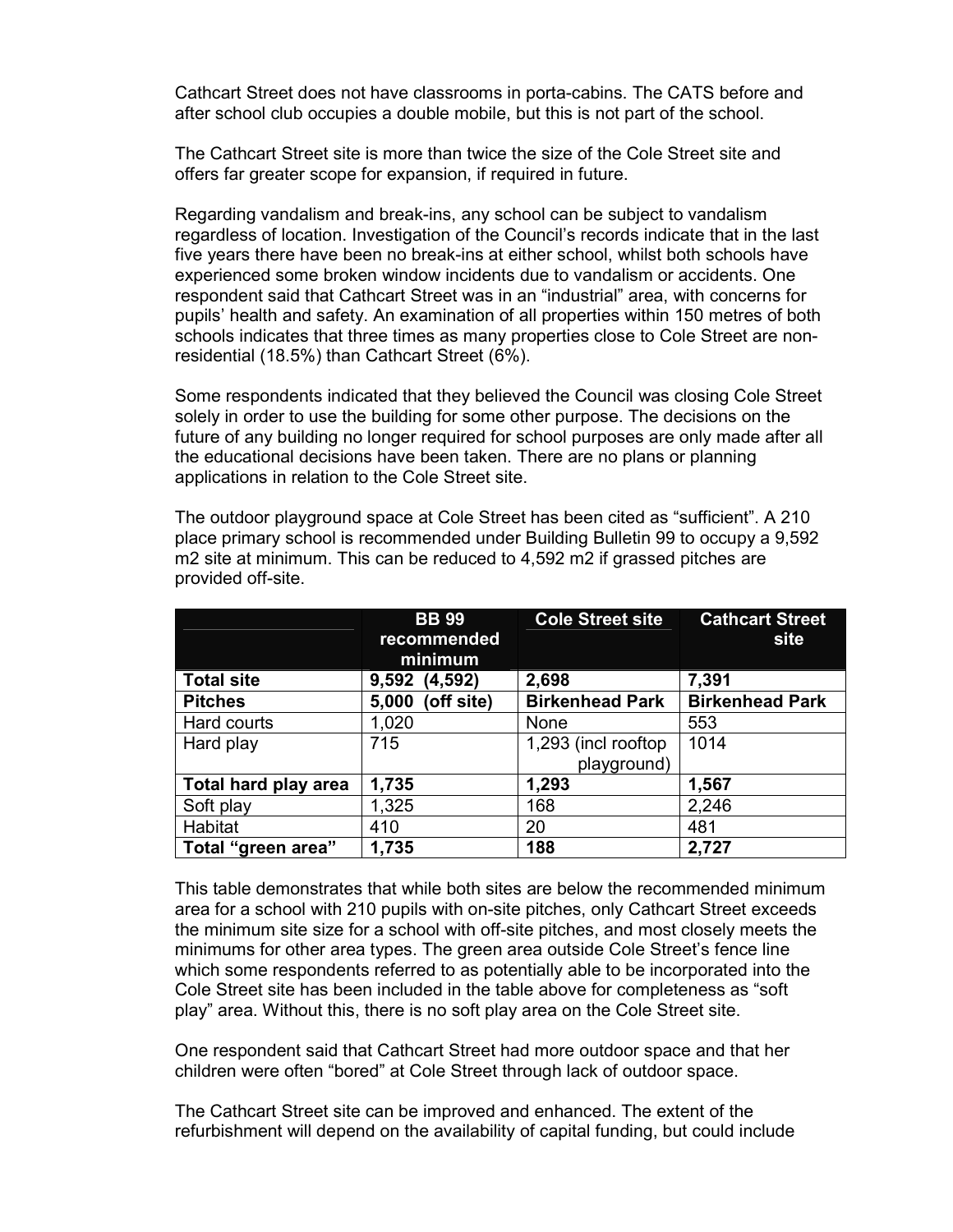new accommodation for the CATS club and the relocation of the Children's Centre and other facilities temporarily housed at the former St Laurence's Catholic Primary building. This is not a ground to reject the proposal.

#### 4.2 **Staff and Standards**

 Respondents praised the good standards of the school and the friendly, dedicated and supportive staff at Cole Street.

 One respondent was particularly impressed with the support given by Cole Street staff in diagnosing her child's special educational needs, which she believed would not have occurred elsewhere. Wirral produces a Special Education Needs Handbook for schools which sets out their responsibilities and requirements. All Wirral schools have a policy for special educational needs which describes their arrangements for the identification and assessment of pupils with SEN and the provision which they make for them. Schools are also required to have Accessibility Plans which describe how the school provides access to the curriculum for all its pupils.

 Concerns were expressed for the future of staff once the school closed. The Authority has an excellent record of redeployment, both for teaching and nonteaching staff, and this will continue. Over the previous four phases of the Review, no teacher has been made compulsorily redundant, and only one member of nonteaching staff.

 There were concerns about the standards of education at Cathcart Street Primary, and one response said that it did not have a good reputation. Paragraph 5.3 below shows the 2009 and three year average of Contextual Value Added (CVA) at all schools within 2 miles. CVA aims to take account of various factors which might have an impact on pupil progress. This includes not only prior attainment but also gender, special needs, first language, mobility, age, in care status, ethnicity, free school meal eligibility and deprivation (IDACI). There is no statistically significant difference in the performance of Cole Street (100.1) and Cathcart Street Primary Schools (99.5) in terms of CVA – at both schools pupils are making the expected rate of progress.

 One respondent said that more pupils from Cole Street had passed the Grammar school entrance exam than Cathcart Street. Over the last five years, 5% of former Cole Street pupils and 2% of former Cathcart Street pupils have gone on to attend a Grammar school.

 In terms of class size, the arrangement of classes is a matter for individual governing bodies to decide, within the confines of the school's budget and accommodation. There is little correlation between overall school size, class size, and educational standards. Larger schools can afford to employ more staff, to enable more small group and one to one teaching outside the traditional classroom setting, which can be of great benefit to some children, particularly those with special or additional needs.

 The Council is proud of the good work carried out in all its schools, by teams of dedicated teachers who treat every child and parent with respect. The individual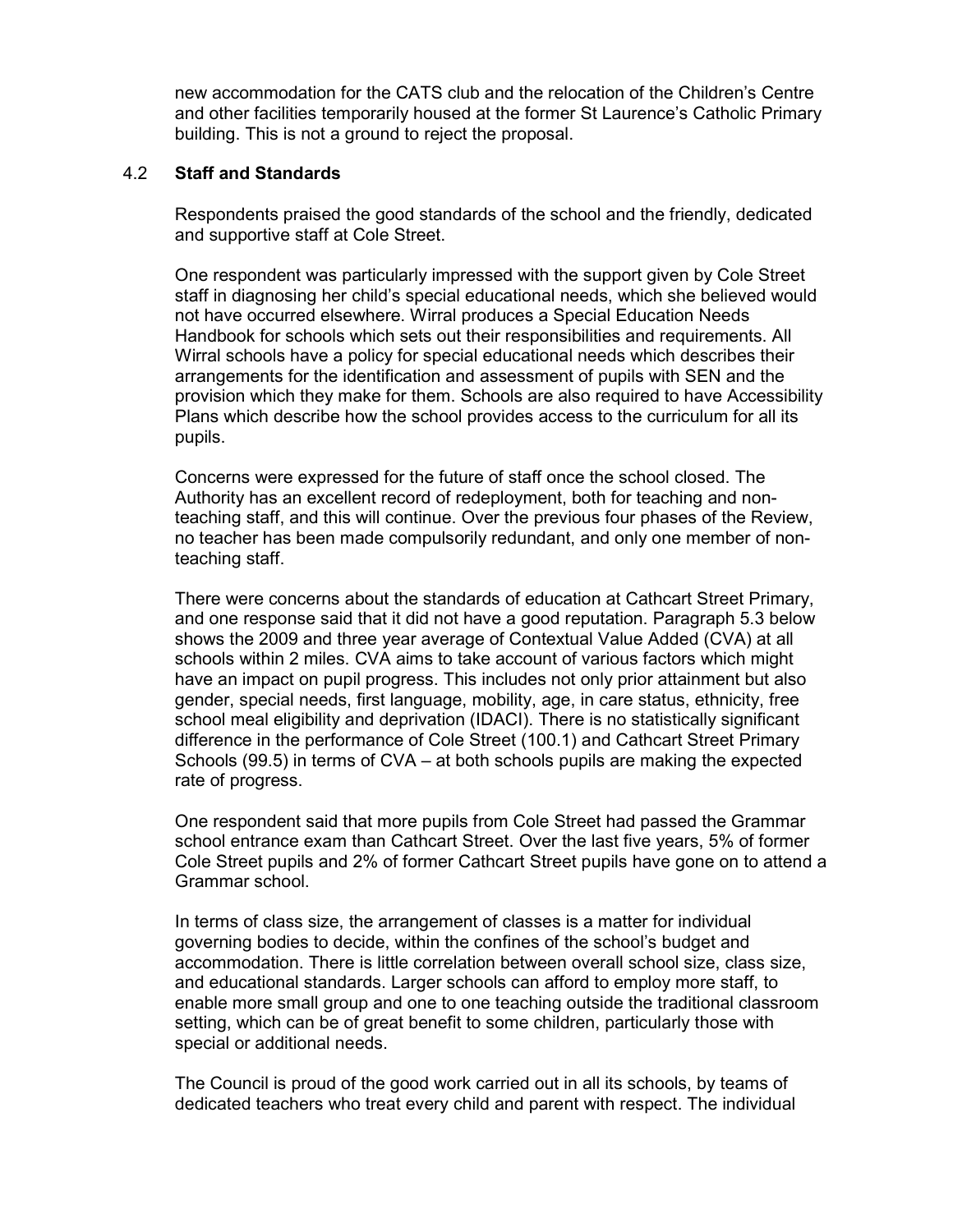social, emotional and educational needs of children are the highest priority for staff in every school in Wirral. This is not a ground to reject the proposal.

#### **Pupils**

 Respondents were concerned about the disruption of moving school, and that children would miss their friends.

 The notice states that all Cole Street pupils can transfer to Cathcart Street, regardless of home address. This is intended to allow pupils to move together, so that they have friends in their new school. It is not a compulsion, as several respondents appeared to believe. One respondent said that attending a school with more pupils would allow her children to have more friends.

 Some respondents said that in the event of closure, they would send their children to alternative schools rather than Cathcart Street or Christ Church CE (Birkenhead). This is not an issue. Whilst all former Cole Street pupils are guaranteed a place at Cathcart Street, the notice makes it clear that parents can apply for places at any primary school. Paragraph 4.6 below demonstrates that there are available places at alternative primary schools.

 If the proposal for closure is approved, parents/carers would be asked to express a preference, and the Authority would try its utmost to fulfil those preferences. Places would then be allocated using the admissions criteria, which include "in-zone" status, and keeping brothers and sisters together at the same school wherever possible, subject to the Infant Class size limit.

 Some responses suggested that parents would educate their children at home if Cole Street were to close. Under Section 7 of the Education Act 1996, all children of compulsory school age (5 to 16) must receive a suitable full-time education. Parents have a legal responsibility to make sure this happens - either by registering their child at a school or by making other arrangements to give them a suitable, full-time education. Once the child is registered at a school, parents are legally responsible for making sure they attend regularly. All parents have the right to decide to educate their children at home, either themselves, or by hiring a tutor. This is a major decision, and the Authority would recommend that any parent considering this option should think very carefully before making a decision to home-school their child. Educating children at home requires great commitment and stamina as well as a considerable investment in resources, as there are no central government grants available to support home education.

 Local Authorities have a duty to satisfy themselves that children who are not in the school system are receiving a suitable education. Under Section 437 of the Education Act 1996, the LA can serve a notice requiring the parent to satisfy the LA that the child is receiving a suitable education, or a school attendance order which requires the parent to register the child at a named school. Under Section 444, 444A and 444ZA of the Education Act 1996, LAs are also responsible for taking legal action to enforce attendance at school through the Education Welfare Service.

 When any school closes, a great deal of work from authority and school staff goes into the transition arrangements in order that children move smoothly between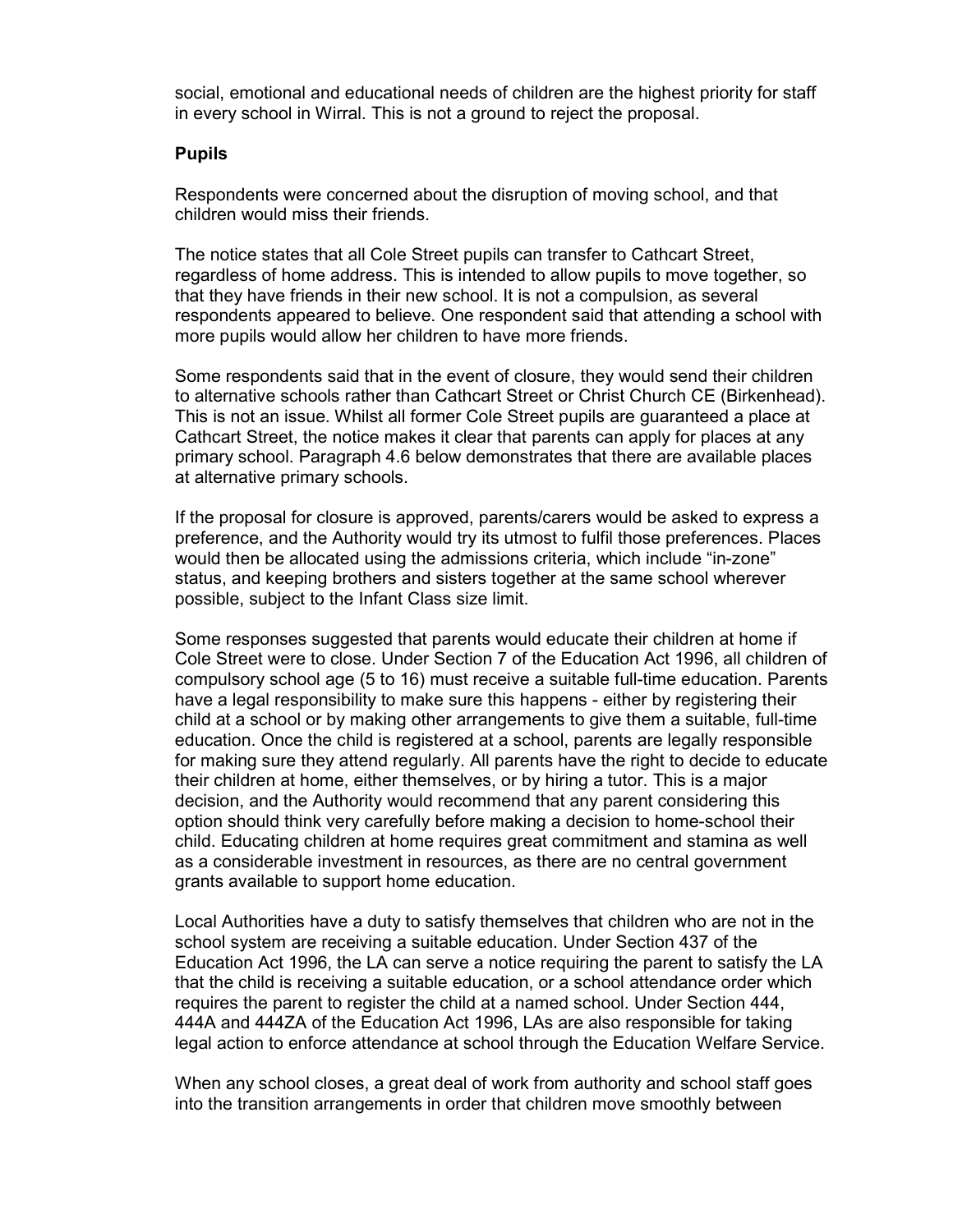schools with minimum disruption to their education. In the past, this has included joint assemblies, joint day trips and visits to the new school.

This is not a ground to reject the proposal.

#### 4.4 **Traffic and Transport**

 In terms of distance to alternative schools, there are 30 alternative primary schools within a 2 mile radius of the school. The distance between the Cole Street site and other primary schools are not great. Cathcart Street is half a mile away – about 12 minutes walk. A significant proportion of community and Church of England choice parents living within Cole Street's catchment zone already choose alternative primary schools (71%) – principally The Priory CE (20%), Cathcart Street (12%), Christ Church CE (Birkenhead) (10%) and Woodchurch Road (9%).

 The proposed changes to catchment zones are to divide the Cole Street zone between Cathcart Street and Christ Church CE (Controlled) Primary School (Birkenhead), and some parents may find they are closer to that school than Cathcart Street.

 The Authority will pay for travel to school if the nearest appropriate school is more than 2 miles away for children under 8, and for children aged 8 to 11 whose families are entitled to a free school meal or receive the maximum level of Working Tax Credit. For children aged 8 or over, the Authority will pay if the nearest appropriate school is more than 3 miles travel. The exact travel distance for any individual pupil would depend on their home address.

 Of the 113 pupils on roll in January 2010, three would travel more than 2 miles to both Cathcart Street and Christ Church CE Primary schools, but already travel more than 2 miles to Cole Street Primary School, so can be expected to use whichever means of transport they are already utilising. For 100% of pupils on roll, travel to one or more alternative primary schools would be shorter or similar in length.

 In January 2010, there were 17 part-time pupils in the F1 class (8.5 FTE) at Cole Street Primary School. In school nurseries within 2 miles there were 269 empty F1 places, of which 53 were at schools within 1 mile.

 The impact of closure of the school on travel and transport is expected to be minimal. This is not a ground to reject the proposal.

# **The Process**

 The options in the 2009 formal consultation included a suggestion that a new school building could be built in Birkenhead Park. The responses to the consultation made it clear that this did not draw much favour. Respondents allied to both schools expressed reservations about a new school sited in Birkenhead Park. Concerns were raised about litter, particularly broken glass and drug paraphernalia, "stranger danger", general safety of children travelling to and from school, vandalism, security and potential for increased truancy. In general, few consultees from either school were in favour of an amalgamation into a new build primary school on a new site, rather that an existing site should be used, in particular that an existing building be renewed rather than rebuilt. However, even at this very early stage it was made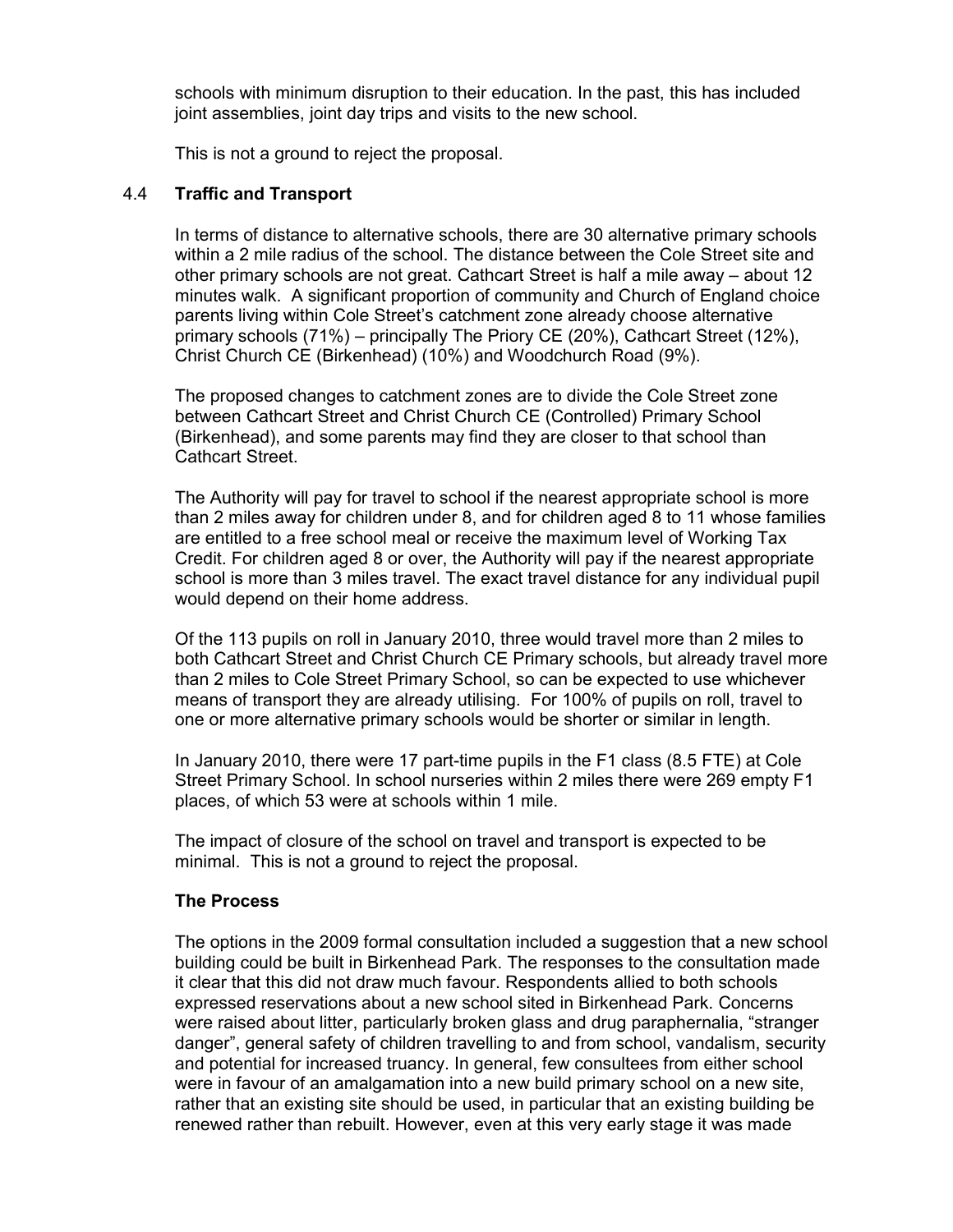clear that any new build would be dependent upon (a) securing a site and (b) securing resource from the Primary Capital Programme. The resolution of the Cabinet on 1st October 2009 asked us to explore the amalgamation of Cole Street Primary School and Cathcart Street Primary School in a new build school on a new site following a petition submitted by Cole Street Primary School on the day of the Cabinet.

 Many respondents suggested that there should have been more consultation on the possibility of building a new primary school in Birkenhead Park. One response cited the initial report commissioned by the Children and Young People's Department by Dr Hilary Taylor as being inconclusive on the issue, but fails to cite the subsequent English Heritage report which was far more robust in its objection to a school in Birkenhead Park. As reported to Cabinet on 24th June 2010, the option of building a new school in Birkenhead Park was not a possibility as this would be highly unlikely to receive English Heritage approval and planning permission following extensive discussions with them. Consequently further consultation on a non-viable option would have been pointless.

 This therefore returned us to the position in October 2009. To consult on whether to close a school would have been a repeat of the Summer 2009 consultation and would have been contrary to the Cabinet's October 2009 decision that one school should close. To consult on which school to close would also have been a repeat of the summer 2009 consultation. The purpose of the representation period is to provide a further opportunity for comments to be made on the proposal as agreed for publication by Cabinet in June 2010.

 Some respondents asked why Cole Street was still proposed to close if there would not be a new building, and felt that the school had been "picked on". It has been demonstrated that the falling roll means that there are no longer sufficient pupils to maintain both Cole Street and Cathcart Street Primary Schools. The combined roll of the two schools equates to a single form of entry primary school. Given that a reduction by one school is necessary, the remaining decision is to decide which site offers the best accommodation for pupils with the most scope. The issues surrounding the choice of site for the primary school serving this area have been dealt with in 4.1 above.

 One respondent said that they understood the economic reasons why school building developments had been "scrapped". Another cited a comment allegedly made by the local MP regarding the Council "failing to apply" for funding for a new school. Funding for capital build for primary schools comes through the Primary Capital Strategy (the primary version of Building Schools for the Future). Other than the original 2008 submission to the DfE to enter the Primary Capital Strategy programme, there have been no other opportunities to bid for further funding. It is important to clarify that capital projects arising from the Primary Places Review remain the Council's highest priority for funding from the Primary Capital Strategy. No opportunities to bid for funding have been missed. There will be a clearer picture of the future of national school building programme funding in the New Year. However, the legal decisions to close or amalgamate schools must be made before any capital funding can be allocated, regardless of source, and whether this is for refurbishment or new build.

 One respondent was concerned about a "triple move", whereby pupils would be moved to Cathcart Street, only to be moved back to Cole Street so that a new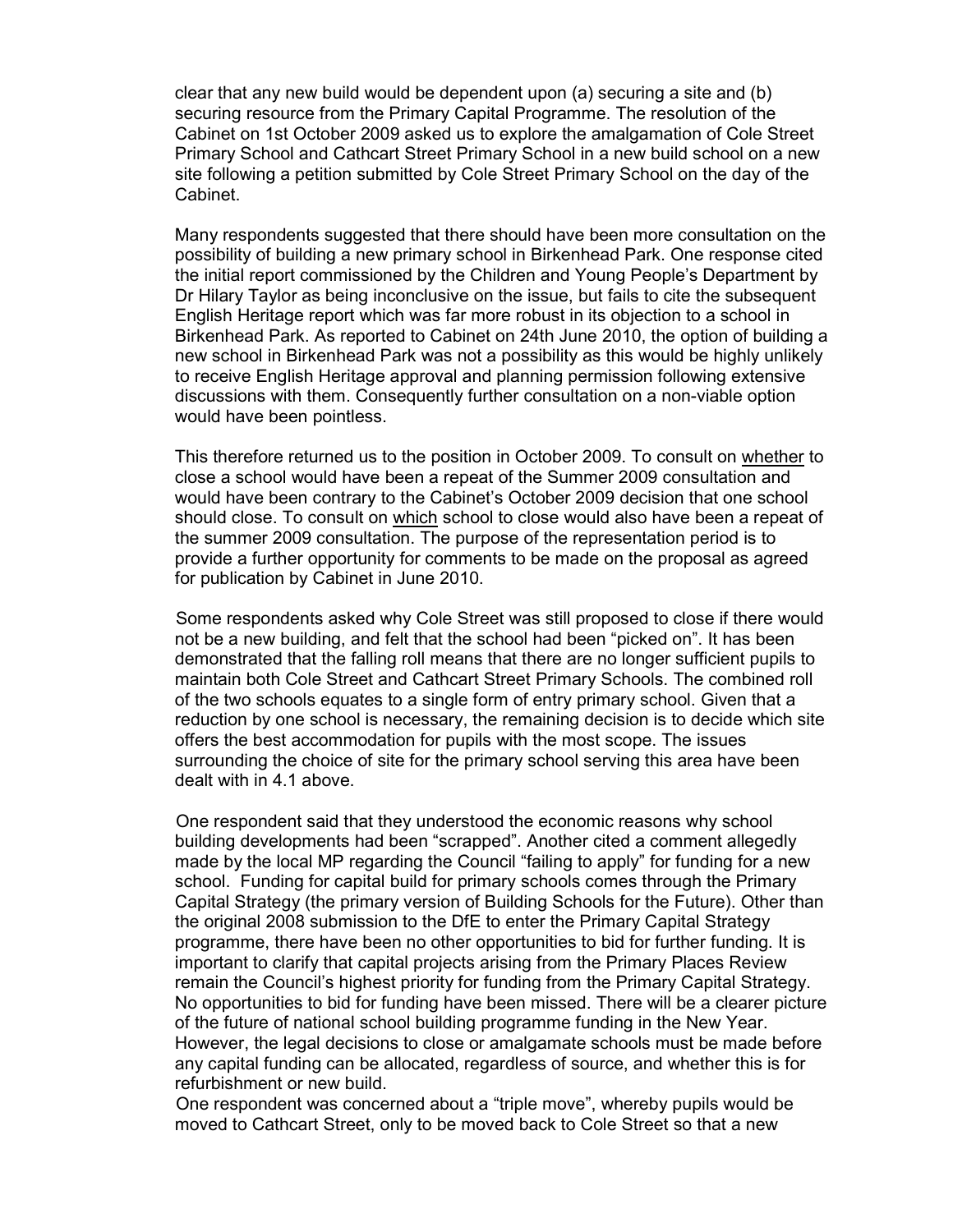school can be built on the Cathcart Street site. This concern assumes that a new school will be built in the near future, which at this stage cannot be guaranteed. Two respondents were upset that parents had not been invited to visit Cathcart Street earlier in the process. Until there has been a final decision to close, the Authority cannot organize group visits to potential receiving schools without being seen to prejudge the outcome of the process, although parents are themselves free to visit any school by appointment with the Headteacher. The Authority cannot comment on whether these visits have been "discouraged" by the schools concerned, although this may be a misunderstanding due to the general policy applied by Wirral schools of asking parents wishing to transfer schools mid-year to first return to the headteacher of the originating school to discuss their concerns, as this can sometimes resolve the issues that had prompted a transfer enquiry. Cabinet's decision in October 2009 to ask for a report on possible sites for a new building, rather than to proceed directly to statutory notices (as in the case of St Laurence's), in addition to the unavoidable delay introduced by the 2010 General Election, has extended the usual timescale of the Review process. The headteacher has expressed concerns about what she feels to be a lack of communication between herself and the Authority during the process. This perception is both saddening and disappointing. Every effort has been made to keep head teachers and chairs of governors informed throughout the long and complex Review and consultation process. The Review began in December 2008 with pre-consultation meetings with head teachers and chairs of governors of the schools in the planning, which included sharing all available information and inviting their professional views. The process has been clear, transparent and open from day one. Head teachers and chairs of governors have benefited from advance viewings of Cabinet reports prior to their "go live" date, which requires a special dispensation and a degree of trust that information will not be "leaked". Both schools were written to in December 2009. Most recently, officers from Human Resources have met staff as a group in July, and on an individual basis in September this year.

 The review and consultation processes have been carried out fairly and properly. This is not a ground to reject the proposal.

# **Falling Rolls**

 In January 2010, the number on roll at Cole Street Primary had fallen to 113 pupils, and the school is now 50% empty.

 The capacity of Cole Street, measured by the DfE Net Capacity method, is 210 places. The school has already given over former classroom spaces for use as: a Parents room; an Art room, a library and an additional Foundation 1 room. Had these alterations not been carried out, the capacity at Cole Street would now be 350 pupils – which would mean 237 surplus places (68%).

 In the January 2010 Cathcart Street Primary School's roll was 99 pupils and there were 53% surplus places. Former classroom spaces are now in use as: a Parents room, an SEN room and a Library. Had these alterations not been carried out, the capacity at Cathcart Street would now be 294 pupils, which would mean 195 surplus places (66%).

 The combined roll across the two schools was 212 pupils, compared with 420 total places (based on the current capacities).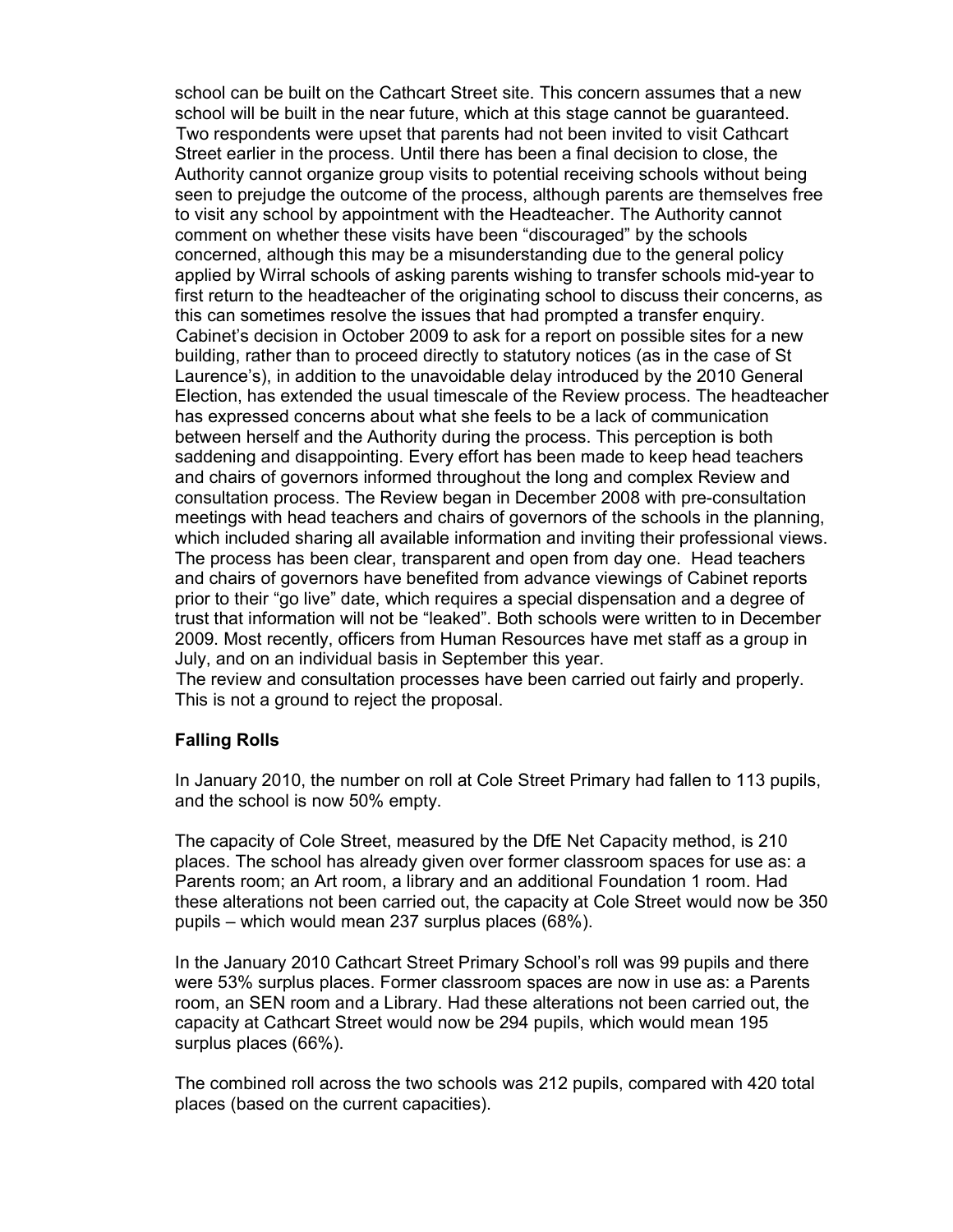One respondent said that the decision should not be based on the number of pupils on roll. Small schools inevitably cost more to maintain than larger schools. Wirral policy says that schools become increasingly more difficult to maintain as they fall below 180 pupils on roll. DfE guidance says that "*Schools with fewer than 150 pupils may be educationally and financially sustainable only through substantial subsidies via their local authorities funding formula*". Financially, the total sum available for spending on all our children does not increase if we choose as an Authority to organise our children in more schools than is necessary for the efficient and effective delivery of education. It follows that the maintenance of small schools, where this is not necessary, comes at the expense of all other children. In 2010- 2011, expenditure per pupil at Cole Street was £4,342, and at Cathcart Street £4,726, compared with the Wirral average of £3,169. These were the second and sixth highest expenditures per pupil of all Wirral primary schools.

 Some respondents cited housing improvements in the area as a factor in drawing in more families, and one said that people were still sending their children to the school despite the closure proposal. Part of the Cole Street's catchment zone is within the Newheartlands Housing Market Renewal Initiative Pathfinder area. The major target of HMRI in Cole Street's zone is the Craven Street/Paterson Street Neighbourhood Facelift scheme, due to be completed in Summer 2011. Works to the properties include roof renewal, chimney and flashing renewal, pointing of external brickwork, window and door renewal, new gutters and downspouts, boundary wall improvements and external decoration. The Council meets at least 75% of the cost of the work with the remaining 25% being paid by the property owner. Low income applicants are assessed on their ability to pay and may have their contribution reduced accordingly. While refurbishment of individual houses may improve and stabilise an area, it does not draw large numbers of new households. Small numbers of new units have also been constructed – on Fox Street, Bentinck Street, Knowles Street and Grange Mount. Any "new" families are likely to be existing Wirral residents, who may continue to attend their previous school. The Authority's projections for all schools in the North Birkenhead planning area indicate that the number of primary age pupils will rise from 1,745 in 2010 to 1,840 by 2015 – a rise of just 95 pupils spread across all eight schools in the planning area will not mitigate the long-term falling roll, or the issues faced by small schools in this area.

 One respondent said that the number of children in nursery classes should be taken into account. Foundation 1 children are not included in the roll of the school as they are not of statutory school age, however the Authority is aware of the number of children attending nursery classes, and this is taken into account in future projections of school roll. Some respondents said that as Cole Street had more pupils than Cathcart Street, the Cole Street site should be kept. The difference in January 2010 amounted to 14 more pupils at Cole Street than at Cathcart Street.

 One respondent said that 30 pupils had left Cole Street due to the consultation on closure. Taking May 2009 as a starting point prior to the formal consultation, 30 pupils have indeed left across the age range from F1 to Year 4 (Years 5 and 6 having left to attend secondary school). Of these, two-thirds have either relocated to another area of Wirral or left the borough entirely. Of the remaining 10 pupils, 2 have left to attend Wirral special schools. Some of this outward movement has been offset by inward migration of 12 pupils into those year groups, although overall there has been a net loss. There are many reasons why parents choose to transfer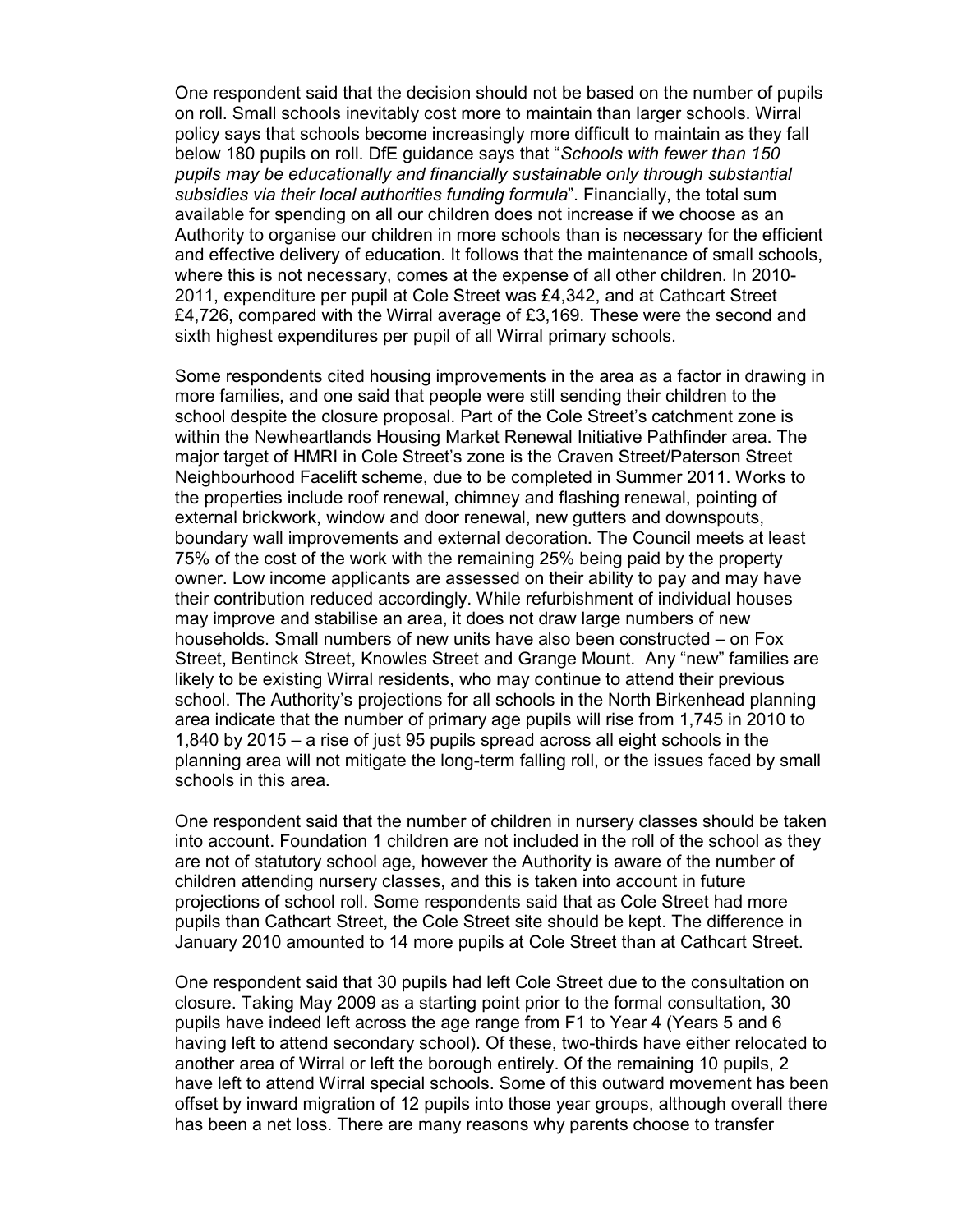schools, and the level of leavers involved, even if due to the closure consultation, is not sufficient to be the cause of long-term falling pupil numbers at the school. There were 277 on roll at the last peak in 1999, more than double the number on roll in 2010 (113 pupils).

#### *Places at alternative primary schools*

 Some respondents were concerned that there were no places in alternative local primary schools. There are 30 alternative primary schools within a 2 mile radius, at which in January 2010 there were 1,601 surplus places, compared to the number on roll of 113 pupils. Excluding those schools in Wallasey, there are projected to be 1,147 surplus places within 2 miles in 2011.

 There are expected to be 95 existing compulsory school age pupils who will require a place in an alternative primary school in September 2011. The table below shows a breakdown by age group as at September 2010. It should be noted that the number of vacant places in a particular year group in any school is likely to vary throughout the year due to natural pupil movement.

|                                     | <b>Cole Street</b>                   | <b>Within 2 miles</b>                 | <b>Within 1 mile</b>               |
|-------------------------------------|--------------------------------------|---------------------------------------|------------------------------------|
| <b>Current</b><br><b>Year Group</b> | <b>Number of</b><br>pupils (Sept 10) | <b>Number of</b><br>surplus<br>places | <b>Number of</b><br>surplus places |
|                                     |                                      |                                       |                                    |
| F <sub>2</sub>                      | 20                                   | 169                                   | 40                                 |
| Υ1                                  | 19                                   | 198                                   | 50                                 |
| Y2                                  | 19                                   | 224                                   | 64                                 |
| Y3                                  | 10                                   | 247                                   | 65                                 |
| Υ4                                  | 16                                   | 312                                   | 111                                |
| Υ5                                  |                                      | 264                                   | 86                                 |

 The statutory notice indicates that all former Cole Street pupils who wish to transfer to Cathcart Street Primary School can do so, regardless of home address. This is a suggestion, not an enforcement as some respondents seemed to believe. The Infant Class size limit of 30 will not be breached should additional classes be required, as the Age Weighted Pupil Unit (AWPU) will offset any additional staffing costs.

 Any additional temporary or permanent works required to any school as a result of the closure of Cole Street Primary School will be prioritised by the LA once parental preferences have been received and the allocation finalised.

 The number of pupils to be accommodated is relatively small, and there are more than enough places at other primary schools within the local area. These are not grounds to reject the proposal.

# 4.7 **Financial**

 One respondent gave their view that the Council should support the school financially, offset by the saving in staff retirement costs that would otherwise be incurred when the school closed, until the pupil numbers returned to an economically viable level.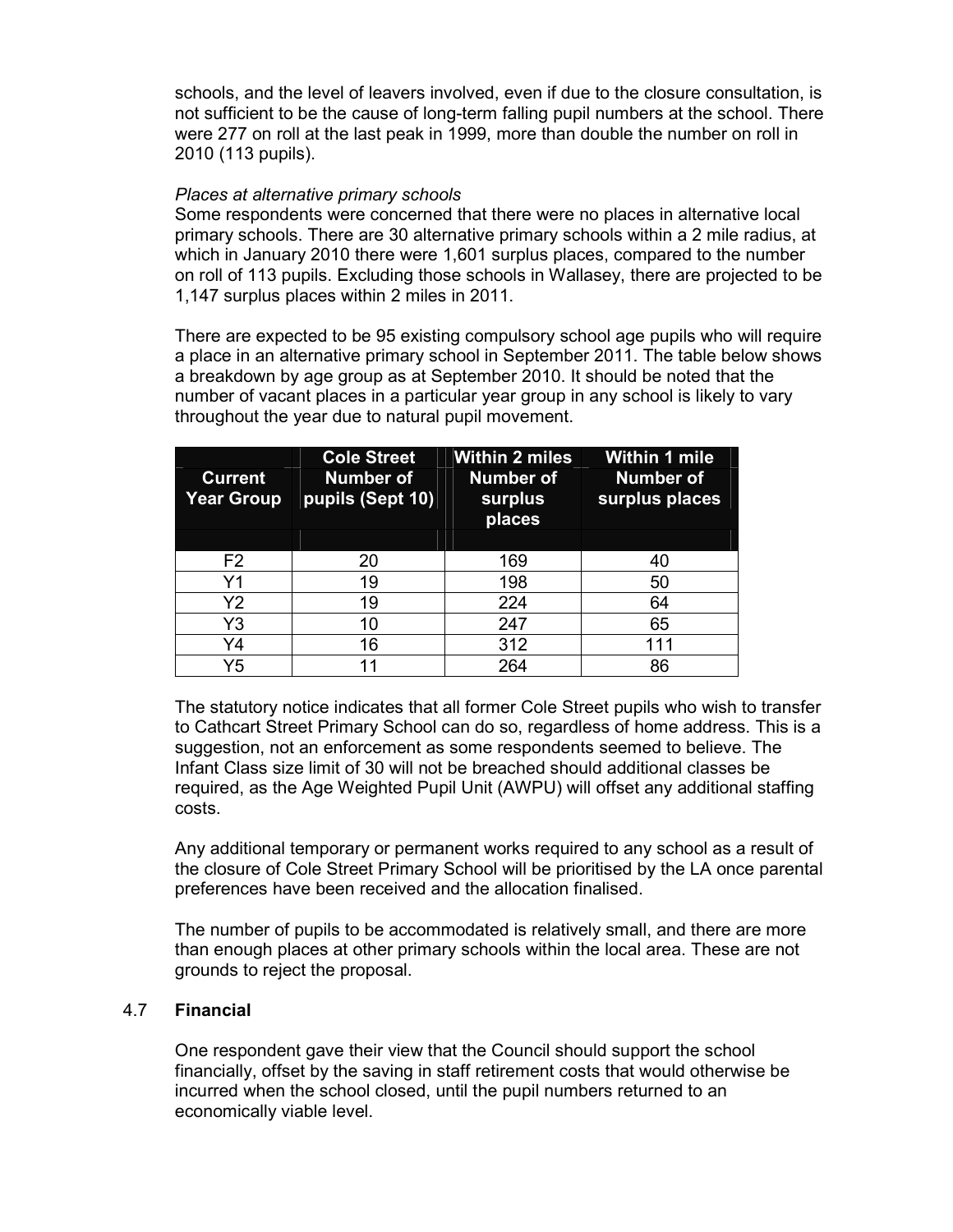The costs of early voluntary retirement (EVR) of school staff are funded centrally by the Council, not by the school. Staff over 55 receive an enhancement, which is also centrally funded. The EVR budget is entirely separate from the school's delegated budget, which is allocated from the ring-fenced Dedicated Schools Budget using a formula that is largely based on pupil numbers.

 Authorities with large numbers of small rural schools, where closure would mean transporting children many miles to the next nearest school, receive additional Sparsity funding from the Government so that maintaining those small schools does not come at the expense of all other schools. Wirral does not receive Sparsity funding, and consequently if the Council chooses to maintain more schools than are required to educate children, it does so at the expense of all Wirral's children. Section 4.6 of this report also discusses the financial implications of maintaining more schools than are needed.

 The Council does not make a direct contribution to a Delegated School Budget. There is some discretion to use other budgets, for example, Standards Fund, if a school is in financial difficulty and needs support to implement a deficit recovery plan, but this would be targeted support rather than general. In theory, with the approval of the Schools Forum, the Council could agree to create a "Support for schools in financial difficulty" budget, but this would be drawn from the Dedicated Schools Grant at the expense of all other schools, not from central Council funds.

 Regarding waiting for a rise in rolls, the Office for National Statistics is expecting the number of Wirral children aged 0 to 9 to remain relatively stable to about 2017, rising slightly for a few years, then falling again to an even lower level after 2025. The number of primary age children is unlikely to reach the far higher levels of 10, 15 or 20 years ago.

 Closing schools does not save any money for the Council. Any savings made are ring-fenced to the Direct Schools Budget and recycled to benefit all Wirral's children. The priority of the Primary Places Review is to provide an efficient and high quality education which will see this and future generations of Birkenhead's children into a secure and stable future. This is not a ground to reject the proposal.

# 4.8 **Other Comments**

 The issue of the contribution of the school to its community is an important one and one to which we have tried to give consideration and drawn to the attention of elected members. Every school has the support of its parents, staff and governors, but this does not mean we can do nothing. The main focus of the review has to be with ensuring the effectiveness of educational provision and the best use of resources in the interests of all children.

This is not a ground to reject the proposal.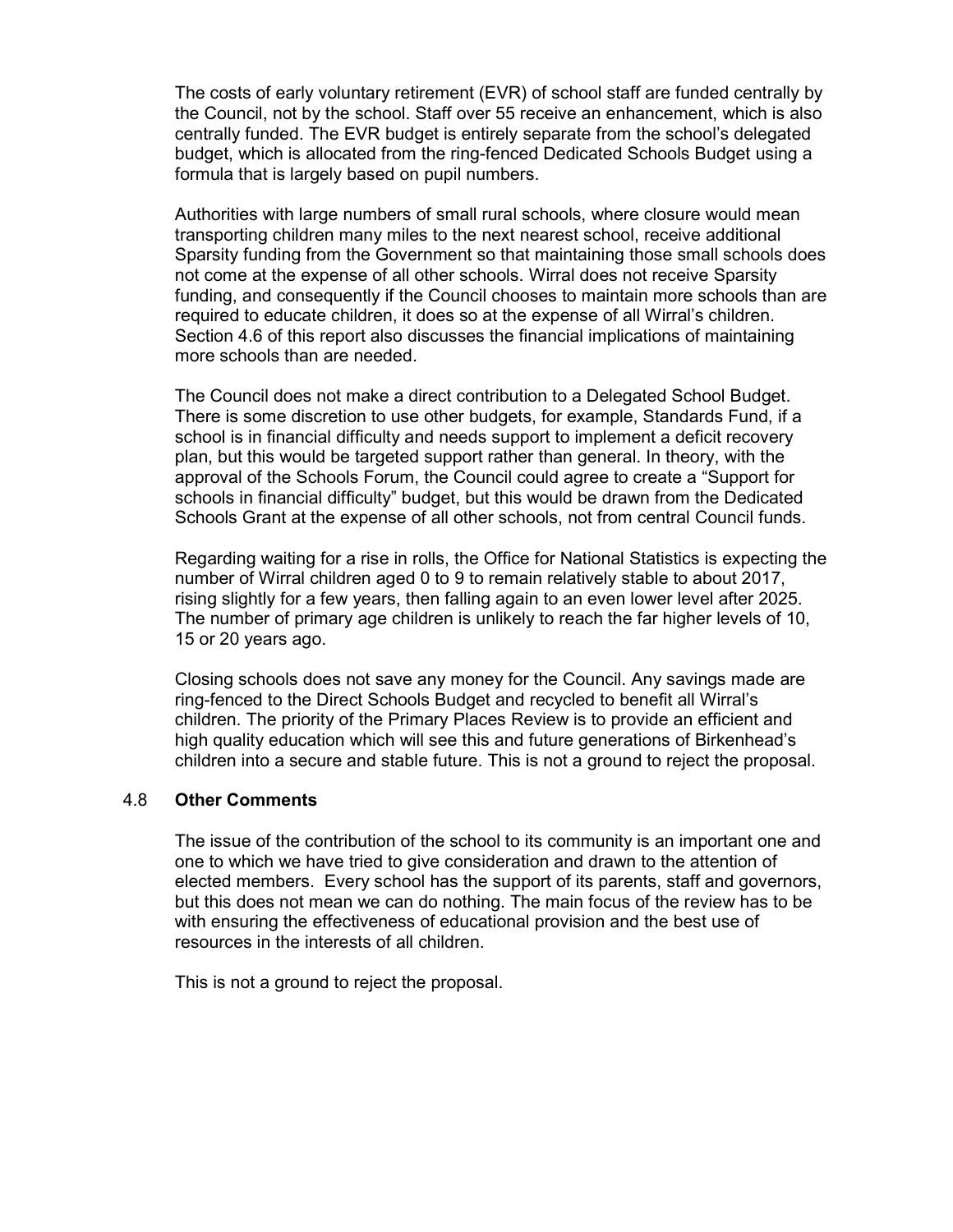# **5.0 Other Factors to be Considered**

# 5.1 **Surplus Places**

 Cole Street Primary has 113 pupils on roll, having last had more than 210 pupils on roll in 2002 (218), following a long decline from 1997 when the school had 277 pupils on roll.

 There were a large number of surplus places in January 2010 (50%, 97 places) and this situation is predicted to improve only slightly over the next five years (35%, 72 places).

5.2 The DFE guidance for Decision Makers says that they *"should normally approve proposals to close schools in order to remove surplus places where the school proposed for closure has a quarter or more places unfilled, and at least 30 surplus places, and where standards are low compared to standards across the LA"*. The 2009 contextual value added measure (CVA) of 100.9 at Cole Street Primary School indicates that pupils made the expected rate of progress, and standards are therefore not low in Wirral terms. The Decision Makers guidance suggests that in this situation, the following factors should be considered:

 standards at alternative schools (5.3) geographical issues such as travel distance to alternative schools (5.4) impact on community use of the building (5.5)

#### 5.3 **Standards**

 With regard to standards, a three year average of the overall Key Stage 2 CVA score (2007 to 2009) shows that with the exception of Bedford Drive Primary School, pupils at all schools within 2 miles are making at least the expected rate of progress or better.

| <b>School</b>                                   | <b>CVA 2009</b> | 3 Year Average |
|-------------------------------------------------|-----------------|----------------|
| <b>Bedford Drive Primary School</b>             | 97.8            | 98.8           |
| <b>Bidston Avenue Primary School</b>            | 100.4           | 99.8           |
| Birkenhead High Academy for Girls*              |                 |                |
| <b>Cathcart Street Primary School</b>           | 99.4            | 99.5           |
| Christ Church CE (Birkenhead) Primary School    | 101.2           | 100.7          |
| <b>Cole Street Primary School</b>               | 100.9           | 100.1          |
| Devonshire Park Primary School                  | 100.5           | 100.1          |
| Egremont Primary School (W)                     | 99.8            | 100.1          |
| <b>Hillside Primary School</b>                  | 99.9            | 99.6           |
| Holy Cross Catholic Primary School              | 98.6            | 99.3           |
| Kingsway Primary School (W)                     | 100.7           | 100.2          |
| <b>Manor Primary School</b>                     | 98.7            | 99.0           |
| Mersey Park Primary School                      | 99.4            | 100.0          |
| Our Lady and St Edwards Catholic Primary School | 100.6           | 100.7          |
| Oxton St Saviours CE Primary School             | 100.6           | 100.6          |
| Park Primary School (W)                         | 100.0           | 99.9           |
| Portland Primary School                         | 101.4           | 101.5          |
| <b>Prenton Primary School</b>                   | 101.2           | 100.5          |
| Riverside Primary School (W)                    | 100.7           | 100.7          |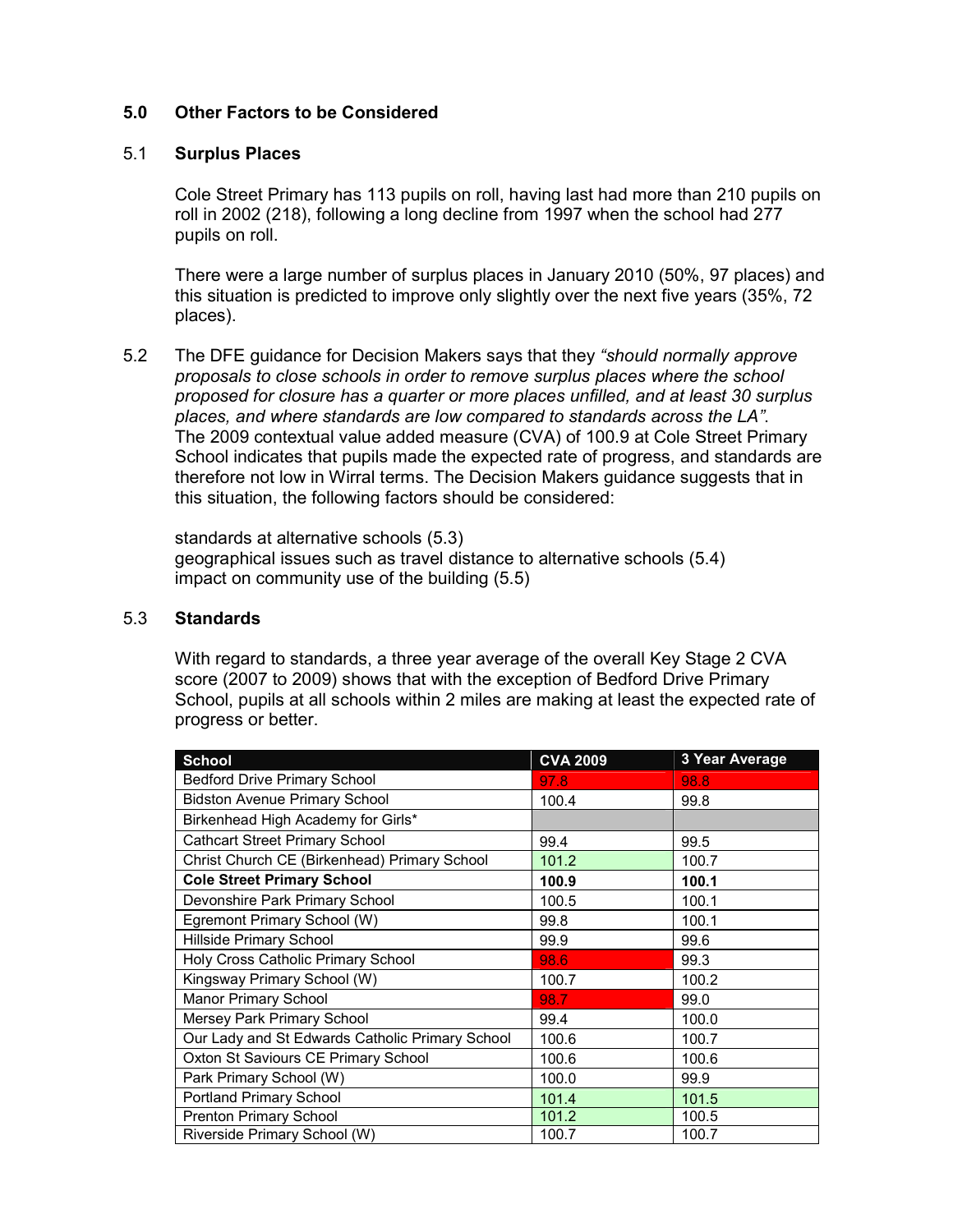| Rock Ferry Primary School                        | 99.2  | 99.8  |
|--------------------------------------------------|-------|-------|
| Somerville Primary School (W)                    | 100.8 | 100.8 |
| St Anne's Catholic Primary School (W)            | 99.0  | 99.1  |
| St Joseph's Catholic Primary School (Birkenhead) | 99.3  | 99.9  |
| St Joseph's Catholic Primary School (W)          | 98.2  | 99.6  |
| St Peter's Catholic Primary School               | 101.4 | 101.0 |
| St Werburgh's Catholic Primary School            | 99.8  | 100.5 |
| The Priory CE Primary School                     | 100.4 | 100.8 |
| <b>Townfield Primary School</b>                  | 99.9  | 100.5 |
| Well Lane Primary School                         | 98.8  | 99.7  |
| Woodchurch Road Primary School                   | 101.7 | 100.9 |
| <b>Woodlands Primary School</b>                  | 101.3 | 101.1 |

 \* No Key Stage 2 results available for Birkenhead High School Academy, which was an independent school until September 2009. (W) indicates the school is in the Wallasey area. Unshaded cells indicate that pupils have made the expected rate of progress. Green shading indicates pupils have made more than the expected rate of progress, red shading indicates pupils have not made the expected rate of progress.

 Accordingly, closure of the school would not be expected to reduce standards, and this is not a ground to reject the proposal.

#### **Travel**

This is covered in 4.1 above.

 The impact of closure of the school on travel and transport is expected to be minimal. This is not a ground to reject the proposal.

#### 5.5 **Impact on Community Use**

 Cole Street Primary provides various after school and lunch time sporting activities such as touch rugby, football, netball, athletics and High 5, and a gardening club.

 The CATS club at Cathcart Street Primary School site runs after school activities until 5.30 pm and holiday clubs out of term time. Out of school and lunchtime activities at the school include outdoor and indoor games and sports, cookery club, mathematics club, children's newsletter and dance.

 Christ Church CE Primary School (Birkenhead) operates a Breakfast Club. The school has a Sports Barn on site, and sporting activities include hockey, netball, football, badminton, dance, gymnastics, rugby, cricket, athletics and tennis. Other activities include chess club, guitar club and art tuition.

 All school governing bodies are encouraged to provide out of school activities as part of the Extended Schools and Healthy Schools agenda.

This is not a ground to reject the proposal.

#### 5.6 **Conclusion**

 The Council must consider whether a small school is being maintained when it is not necessary to do so. Surplus places at this school are high and projected to continue to be high. Travel to alternative, high quality school provision is not difficult, and community access to services would not be significantly impacted upon by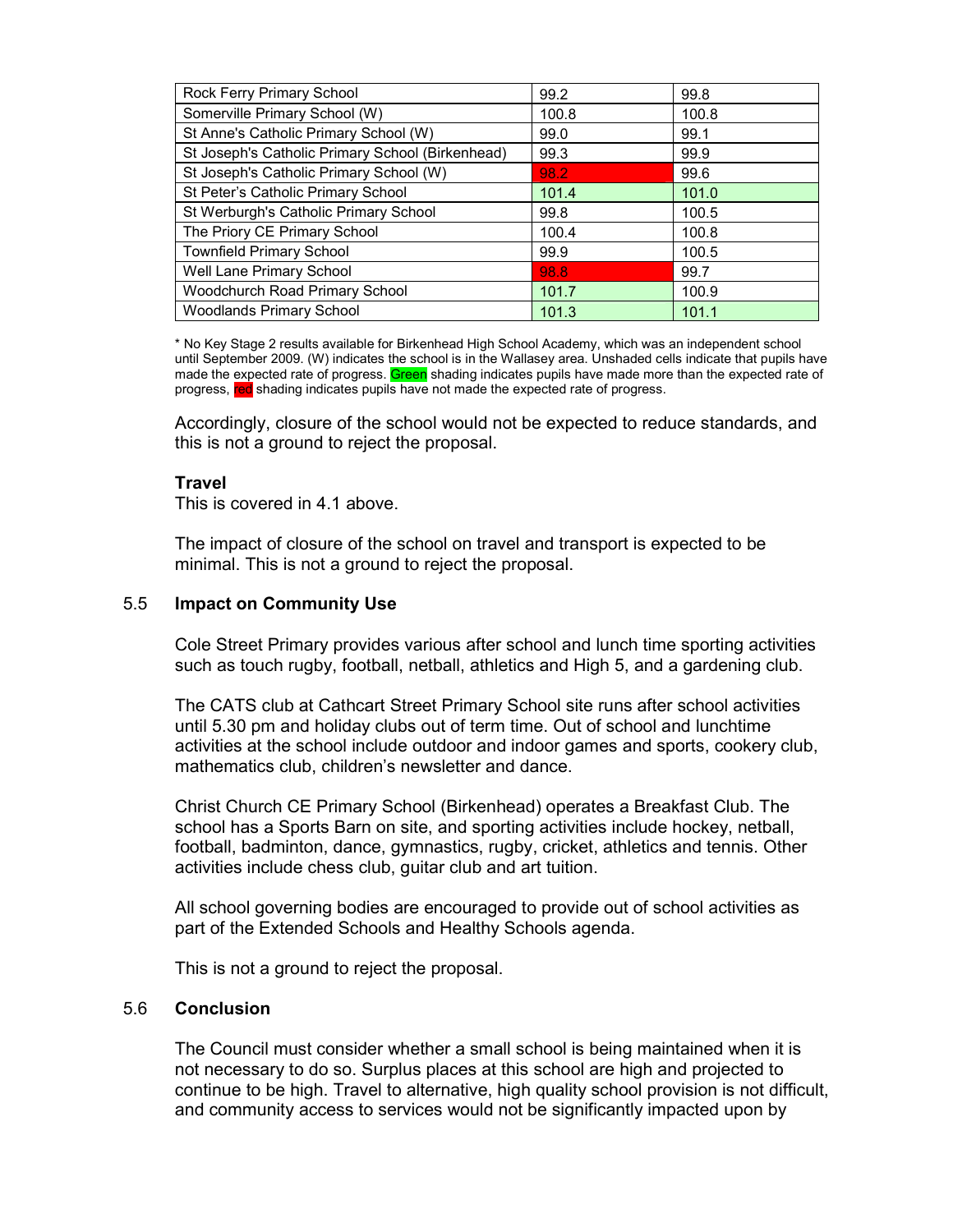closure. Taking all factors into account, it is recommended that this proposal is approved.

#### 6.0 **Risk Assessment**

6.1 If the proposal is not approved, Cole Street and Cathcart Street will remain small schools with high levels of surplus places. The Council's Primary Capital Strategy for Change (PCS) identifies four key priorities. This includes "*Improving value for money in services"* (see 7.0 below).

 The PCS also identifies four key aims in line with the Children and Young People's Plan. The first of these is that children and young people "*attend educational settings that are viable, inclusive and cost effective"*. Indirectly, the removal of surplus spaces and school rationalisation leads to revenue savings to be redistributed amongst remaining schools. This is at risk if the proposal is not approved.

6.2 The legal decisions to re-organise school provision must be made before any decisions to allocate capital funding can be taken. Failure to address surplus places may result in projects not meeting the criteria in order to draw on future Primary Capital Programme (PCP) or other central government funding.

# **7.0 Financial Implications and Value for Money**

- 7.1 To date the review process has generated and redistributed over £0.75 million of revenue savings into schools following closures and amalgamations. In addition, changes to the Wirral Funding Formula over the 2008-2011 period have increased funding to schools serving more deprived children and increased the proportion of expenditure in the primary phase. The resultant increases in funding at schools serving areas of high deprivation will contribute to narrowing achievement gaps.
- 7.2 The closure of Cole Street Primary School, excluding those pupil led elements which follow pupils to their destination schools, will release approximately £96,807 annually (on 2010/2011 figures) into the individual Schools Budget as a whole.

 If the decision is to approve the proposal, Cole Street Primary School would be allocated a 5/12ths budget for 2011/2012. The remaining 7/12ths budget would then be redistributed through the Budget formula to Wirral schools.

 The recommended closure of Cole Street Primary School may have capital implications in respect of the re-location of current pupils. The level of capital required will depend upon the final, approved proposals and will require further, detailed development work. An amount of £250,000 is included in the 2009/10 Schools Capital Programme for "scheme development resulting from primary reviews" which was approved at the Cabinet meeting of 28th May 2009. This will allow schemes to be drawn up, costed and tendered, with any balance contributing to build costs. The balance of the capital build costs would need to be drawn from the following sources: Primary Capital Programme, Modernisation Grant, council capital including capital receipts from the disposal of surplus assets, Prudential Borrowing and capital forming part of other national initiatives. Further details on the future national availability of capital grant are expected early in 2011.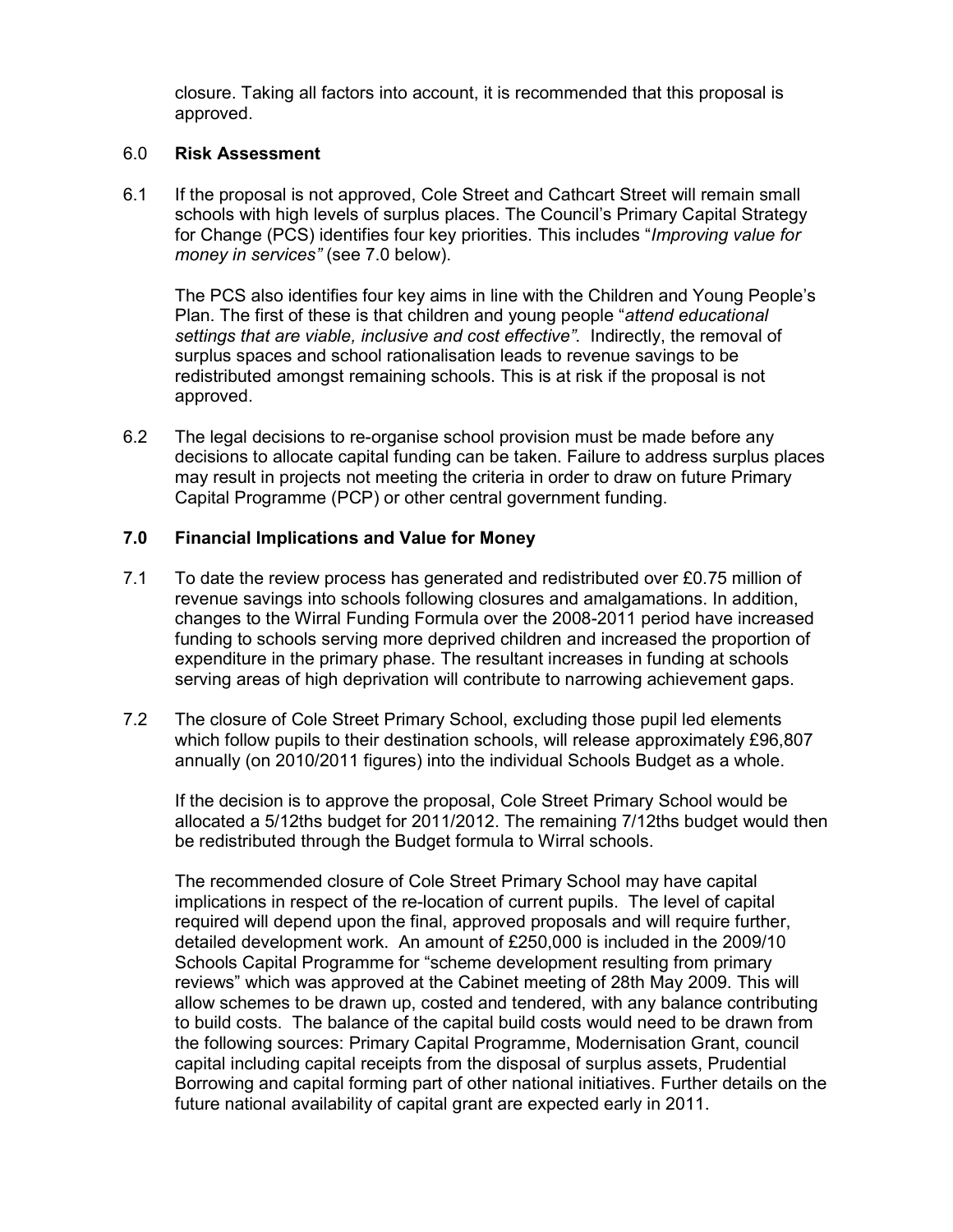# **8.0 Staffing Implications**

- 8.1 When a school closes, all staff at the school are made redundant.
- 8.2 The Authority has a long and successful track record in assisting redundant teaching and non-teaching staff into new positions. Wirral does not currently have a redeployment scheme in place for teaching staff, and the present arrangement relies on the co-operation of governing bodies when making appointments, and supporting individual members of staff.

# **9.0 Equal Opportunities Implications/Health Impact Assessment**

- 9.1 It is essential to plan school provision across the Authority so that it is both efficient and effective in the interests of all pupils.
- 9.2 An equality impact assessment will be carried out on this report.

# **10.0 Community Safety Implications**

10.1 Rationalisation and refurbishment of schools allow the most vulnerable accommodation to be removed and other security improvements carried out.

#### **11.0 Local Agenda 21 Statement**

11.1 The provision of efficient and effective education is a vital part of serving local communities; inefficient use of resources is wasteful both in educational and physical resource terms.

# **12.0 Planning Implications**

12.1 The sites concerned would be subject to the usual planning permissions.

# **13.0 Anti-Poverty Implications**

13.1 The redistribution of funding released by school reorganisation, in combination with the Authority's intention to realign the schools budget to give higher levels of funding to schools with high levels of deprivation, as well as improved accommodation, goes towards raising aspirations and narrowing the attainment gap for vulnerable groups.

#### **14.0 Social Inclusion Implications**

14.1 School re-organisation and transforming accommodation through the Primary Capital Programme and other schemes, provides opportunities to promote joint agency work to promote co-ordinated solutions for pupils and their families.

# **15.0 Local Member Support Implications**

15.1 The schools specifically mentioned and the Claughton, Bidston and St James and Birkenhead and Tranmere Wards.